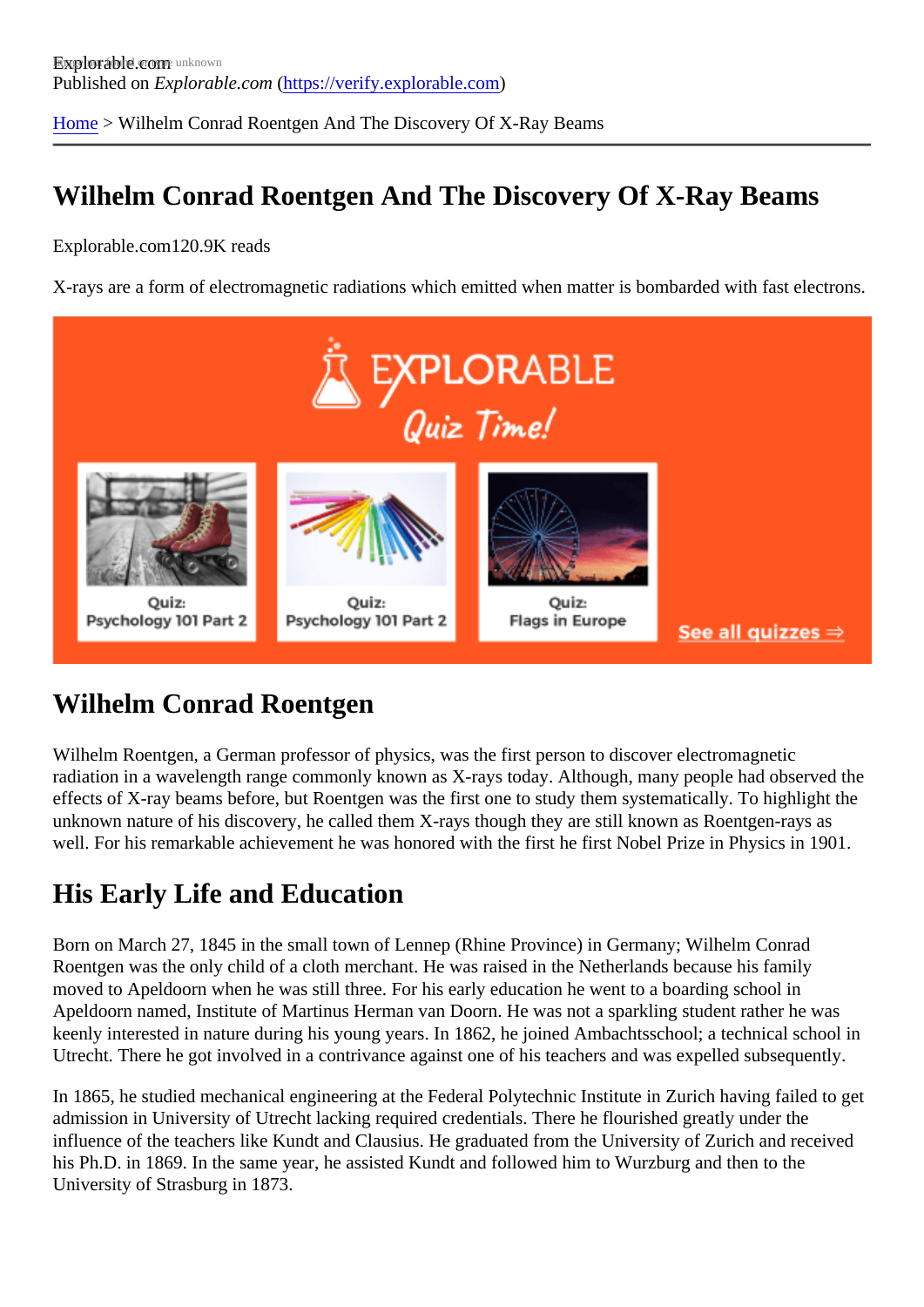#### **His Professional Career**

| <b>Year Position</b>  | <b>Institution</b>                                |
|-----------------------|---------------------------------------------------|
| 1874   Lecturer       | University of Strasburg                           |
| 1875 Professor        | Academy of Agriculture at Hohenheim, Wurttemberg  |
|                       | 1876 Professor of Physics University of Strasburg |
| 1879 Chair of Physics | University of Giessen                             |
| 1888 Chair of Physics | University of Wurzburg                            |
| 1900 Chair of Physics | University of Munich                              |

It is important to mention that he declined invitations for the chair of physics from the Universities of Jena and Utrecht in 1886 and 1888 respectively. In 1899, he also declined a similar offer from University of Leipzig as well. In later years, he was offered the Presidency of the Physikalisch-Technische Reichsanstalt at Berlin which he did not take and also refused to take the Chair of Physics of the Berlin Academy.

### **Discovery of X-ray Beams**

Wilhelm Roentgen was already working on the effects of cathode rays during 1895, before he actually discovered X-rays. His experiments involved the passing of electric current through gases at extremely low pressure. On November 8, 1895 while he was experimenting, he observed that certain rays were emitted during the passing of the current through discharge tube. His experiment that involved working in a totally dark room with a well covered discharge tube resulted in the emission of rays which illuminated a barium platinocyanide covered screen. The screen became fluorescent even though it was placed in the path of the rays, two meters away from discharge tube.

He continued his experiments using photographic plate to capture the image of various objects of random thickness placed in the path of the rays. He generated the very first "roentgenogram" by developing the image of his wife's hand and analyzed the variable transparency as showed by her bones, flesh and her wedding ring. Based on his subsequent research and experiments, he declared that X-ray beams are produced by the impact of cathode rays on material objects.

### **The Nobel Prize**

His discovery revolutionized the entire medical profession and set foundation for diagnostic radiology. In 1901, Roentgen received the first ever Nobel Prize in Physics. This was a true acknowledgement of his remarkable discovery which was going to be highly beneficial for mankind in the coming years.

Wilhelm Roentgen died on February 10, 1923 in Munich at the age of 77.

# **X-radiation (x-ray)**

They have extremely short wavelength and high frequency with wavelengths ranging from about 10?8 to 10?12 meter and corresponding frequencies from about 1016 to 1020 hertz (Hz).